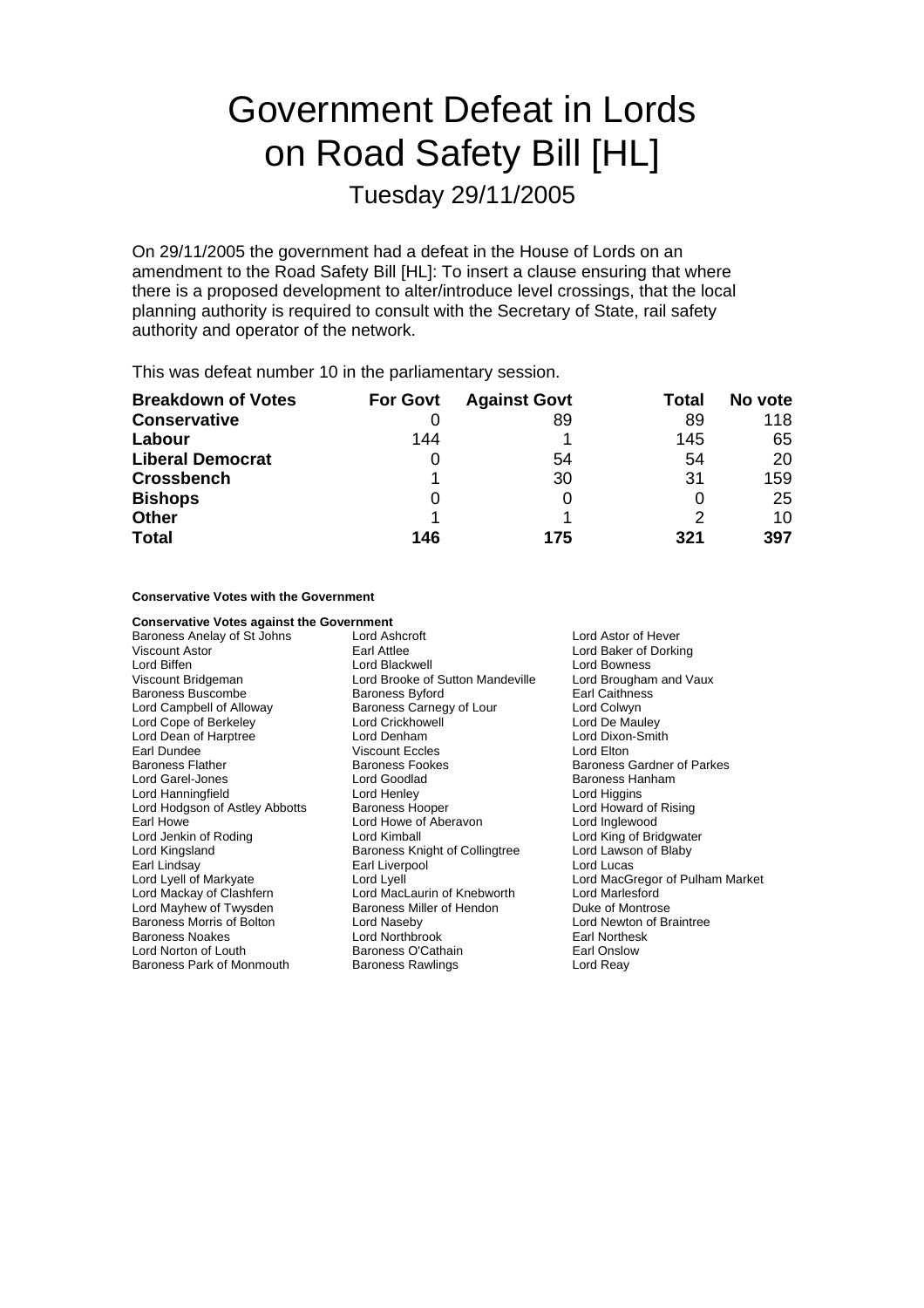Lord Rees Lord Renton of Mount Harry Lord Renton<br>
Lord Rotherwick Corp Baroness Seccombe Carl Selborne Lord Rotherwick **Baroness Seccombe**<br>
Lord Selsdon<br>
Baroness Sharples Baroness Shephard of Northwold Lord Skelmersdale Lord Stelmers<br>Lord Swinfen Lord Tugendhat Lord Waddington

Baroness Sharples<br>
Lord Skelmersdale<br>
Lord Stewartby Lord Tugendhat **National State Lord Tugendhat** Viscount Ullswater<br>Lord Wakeham

**Labour Votes with the Government** Baroness Adams of Craigielea Lord Adonis Lord Ahmed Baroness Amos<br>
Lord Archer of Sandwell **Lord Andrews Lord Ashley of Stoke**<br>
Lord Ashley of Stoke Lord Archer of Sandwell **Lord Ashley of Stoke** Baroness Ashton of Upholland<br>
Lord Baroness Ashton of Upholland<br>
Lord Bassam of Brighton Lord Bernstein of Craigweil **Baroness Billingham** Lord Bilston<br>
Lord Borrie **Baroness Billingham** Lord Brenna Lord Borrie **Lord Bragg Lord Bragg Lord Brennan**<br>
Lord Brookman **Lord Brooks** of Tremorfa Lord Burlison Lord Campbell-Savours<br>
Lord Christopher Lord Clark of Windermere Lord Christopher Lord Clark of Windermere Lord Clarke of Hampstead Lord Clinton-Davis **Baroness Cohen of Pimlico** Lord Corbett of C<br>Baroness Crawley **Baroness Lord Cunningham of Felling** Baroness David Baroness Crawley **Lord Cunningham of Felling**<br>
Lord Davies of Oldham **Baroness Lord Davies of Coity** Lord Desai Lord Dixon Lord Drayson Lord Dubs<br>
Lord Exans of Temple Guiting<br>
Lord Ealconer of Thoroton<br>
Baroness Farrington of Ribbleton Lord Filkin Lord Foster of Bishop Auckland Lord Foulkes of Cumnock Lord Fyfe of F<br>Baroness Gale Baroness Gibson of Market Rasen Lord Giddens Baroness Gale <sup>I</sup> Baroness Gibson of Market Rasen Lord Giddens<br>Lord Gilbert Lord Goldsmith Baroness Golding Lord Goldsmith Lord Gilbert **Baroness Golding**<br>
Lord Gordon of Strathblane **Baroness Goudie** Lord Gould of Brookwood Lord Grocott Lord Harris of Haringey Lord Harrison<br>
Lord Hawarth **Lord Hawarth Lord Hawarth**<br>
Baroness Hayman Baroness Hilton of Eggardon Baroness Hollis of Heigham Lord Howarth of Newport Baroness Howells of St Davids<br>
Lord Hoyle Cord Hoyle Lord Holle Lord Hughes of Woodside Lord Hunt of Kings Heath Baroness Jay of Paddington Lord Jones Lord Judd Lord King of West Bromwich Lord Kinnock Lord Kirkhill Lord Layard Lord Lord Lea of Crondall and Lord Lord Lipsey<br>
Lord Machael Lord Macdonald of Tradeston Lord MacKenzie of Culkein Lord Mackenzie of Framwellgate Lord Mason of Barnsley Baroness Massey of Darwen<br>
Lord Maxton Baroness McDonagh Baroness McDonagh Lord McIntosh of Haringey Baroness McIntosh of Hudnall Lord McKenzie of Luton<br>Lord Moonie Cord Merlyn-Baroness Morgan of Huyton Lord Moonie **Baroness Morgan of Huyton** Baroness Morgan of Drefelin<br>Lord Morgan **Baroness Nicol** Baroness Nicol Lord O'Neill of Clackmannan Lord Patel of Blackburn **Lord Paul Baroness Profile Baroness Pitcher**<br>Baroness Prosser **Baroness Profile Baroness Pitcher** Lord Radice Baroness Ramsay of Cartvale Lord Randall of St Budeaux Lord Rea<br>
Baroness Rendell of Babergh Lord Richard Lord Rosser Baroness Rendell of Babergh Lord Richard Lord Rosser Baroness Royall of Blaisdon Lord Sainsbury Lord Sainsbury Lord Sheldon Lord Sewel Lord Sheldon<br>
Lord Smith of Leigh Lord Sheldon<br>
Lord Smith of Gilmorehill Lord Shape<br>
Lord Shelton Baroness Smith of Gilmorehill Lord Shape Lord Soley<br>
Lord Stone of Blackheath **Lord Stratford**<br>
Baroness Symons of Vernham Dean Lord Temple-Morris **Constant Construct Baroness** Thornton Baroness Symons of Vernham Dean Lord Tomlinson Lord Truscott Lord Tunnicliffe Baroness Warwick of Undercliffe Baroness Whitaker<br>Baroness Wilkins Lord Williams of Elvel

Lord Brooks of Tremorfa Lord Burlison<br>Lord Carter of Coles Lord Carter **Baroness Farrington of Ribbleton** Lord Filkin<br>
Lord Foulkes of Cumnock Lord Fyfe of Fairfield Baroness Hayman Baroness Henig<br>
Lord Hogg of Cumbernauld
Lord Hollick Lord Hoyle<br>
Lord Irvine of Lairg<br>
Lord Janner of Braunstone Lord Macdonald of Tradeston Baroness McDonagh **Lord McIntosh of Haringey**<br>
Lord McKenzie of Luton<br>
Lord Merlyn-Rees Baroness Nicol **Exercise Server Corporation** Lord O'Neill of Clackmannan<br>
Lord Paul<br>
Baroness Pitkeathlev Lord Prys-Davies Baroness Smith of Gilmorehill Lord Snape<br>
Lord Stone of Blackheath Lord Stratford **Baroness Turner of Camden Lord Warner Camel Corp.**<br> **Baroness Whitaker Lord Whitty** 

Lord Bassam of Brighton Baroness Dean of Thornton-le-Fylde Baroness Gould of Potternewton Lord Woolmer of Leeds